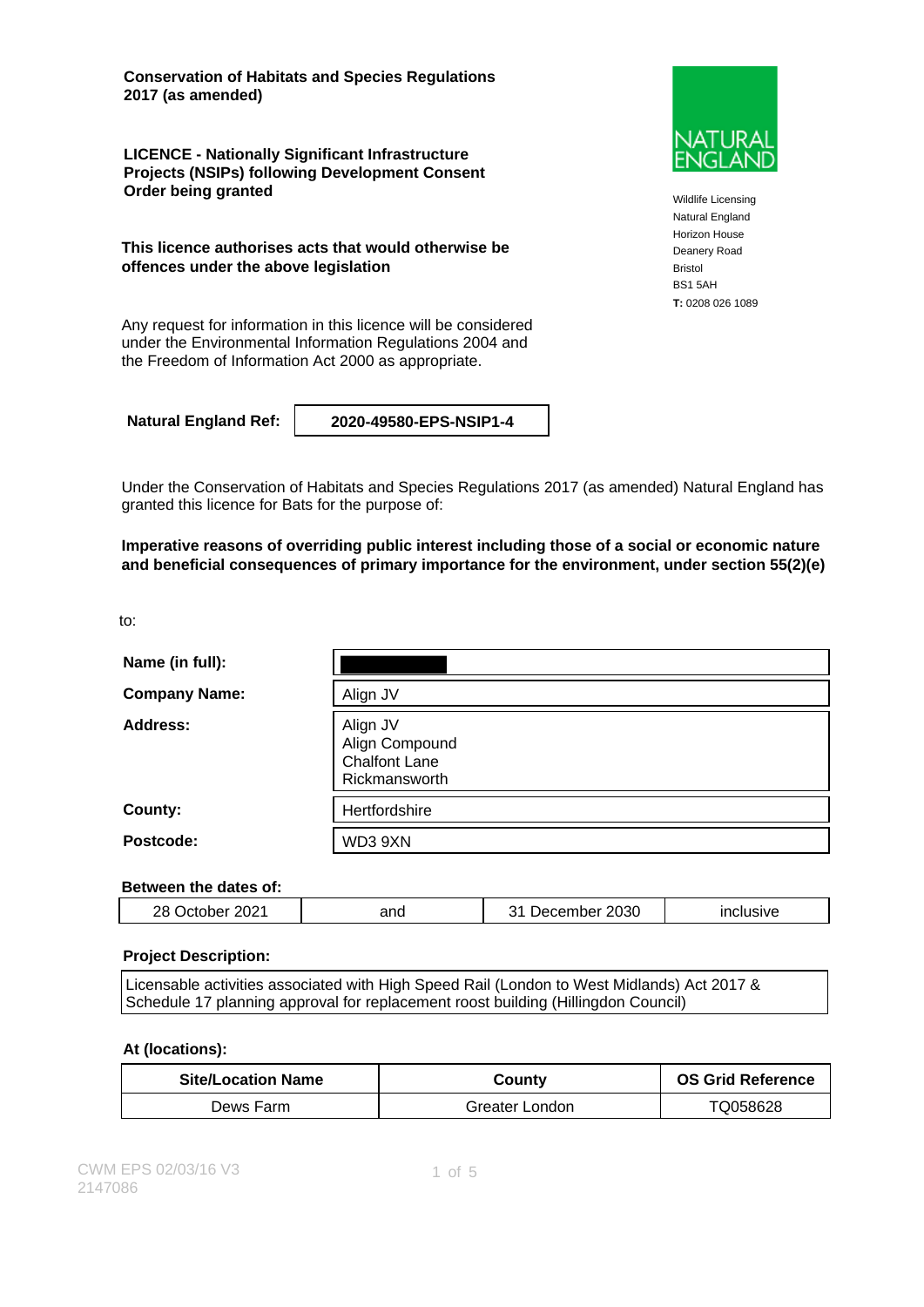### **For the following Species; activities and methods:**

| <b>Species Common Name</b><br>(Taxonomic Name)    | <b>Activity</b>                                                                    | <b>Method</b>                                                                                                                                                                                                     |
|---------------------------------------------------|------------------------------------------------------------------------------------|-------------------------------------------------------------------------------------------------------------------------------------------------------------------------------------------------------------------|
| Brown long-eared<br>(Plecotus auritus)            | Capture; Destroy<br>breeding site; Destroy<br>resting place; Disturb;<br>Transport | By endoscope; By hand; By static hand-<br>held net; Destructive search by soft<br>demolition; Mechanical demolition;<br>Temporary exclusion by one way door or<br>valve; Temporary obstruction of roost<br>access |
| Common pipistrelle<br>(Pipistrellus pipistrellus) | Capture; Destroy resting<br>place; Disturb; Transport                              | By endoscope; By hand; By static hand-<br>held net; Destructive search by soft<br>demolition; Mechanical demolition;<br>Temporary exclusion by one way door or<br>valve; Temporary obstruction of roost<br>access |
| Soprano pipistrelle<br>(Pipistrellus pygmaeus)    | Capture; Destroy resting<br>place; Disturb; Transport                              | By endoscope; By hand; By static hand-<br>held net; Destructive search by soft<br>demolition; Mechanical demolition;<br>Temporary exclusion by one way door or<br>valve; Temporary obstruction of roost<br>access |

### **For the following licensable activities and maximum numbers:**

| <b>Licensable Activity</b> | <b>Permitted Species</b><br><b>Common Name</b> | <b>Maximum Number</b>                   |
|----------------------------|------------------------------------------------|-----------------------------------------|
| Capture                    | Brown long-eared                               | 12                                      |
|                            | Common pipistrelle                             | 5                                       |
|                            | Soprano pipistrelle                            | $\overline{7}$                          |
| Destroy breeding site      | Brown long-eared                               | See Additional Condition for<br>details |
| Destroy resting place      | Brown long-eared                               | See Additional Condition for<br>details |
|                            | Common pipistrelle                             | See Additional Condition for<br>details |
|                            | Soprano pipistrelle                            | See Additional Condition for<br>details |
| <b>Disturb</b>             | Brown long-eared                               | Not Specified                           |
|                            | Common pipistrelle                             | Not Specified                           |
|                            | Soprano pipistrelle                            | Not Specified                           |
| Transport                  | Brown long-eared                               | 12                                      |
|                            | Common pipistrelle                             | 5                                       |
|                            | Soprano pipistrelle                            | $\overline{7}$                          |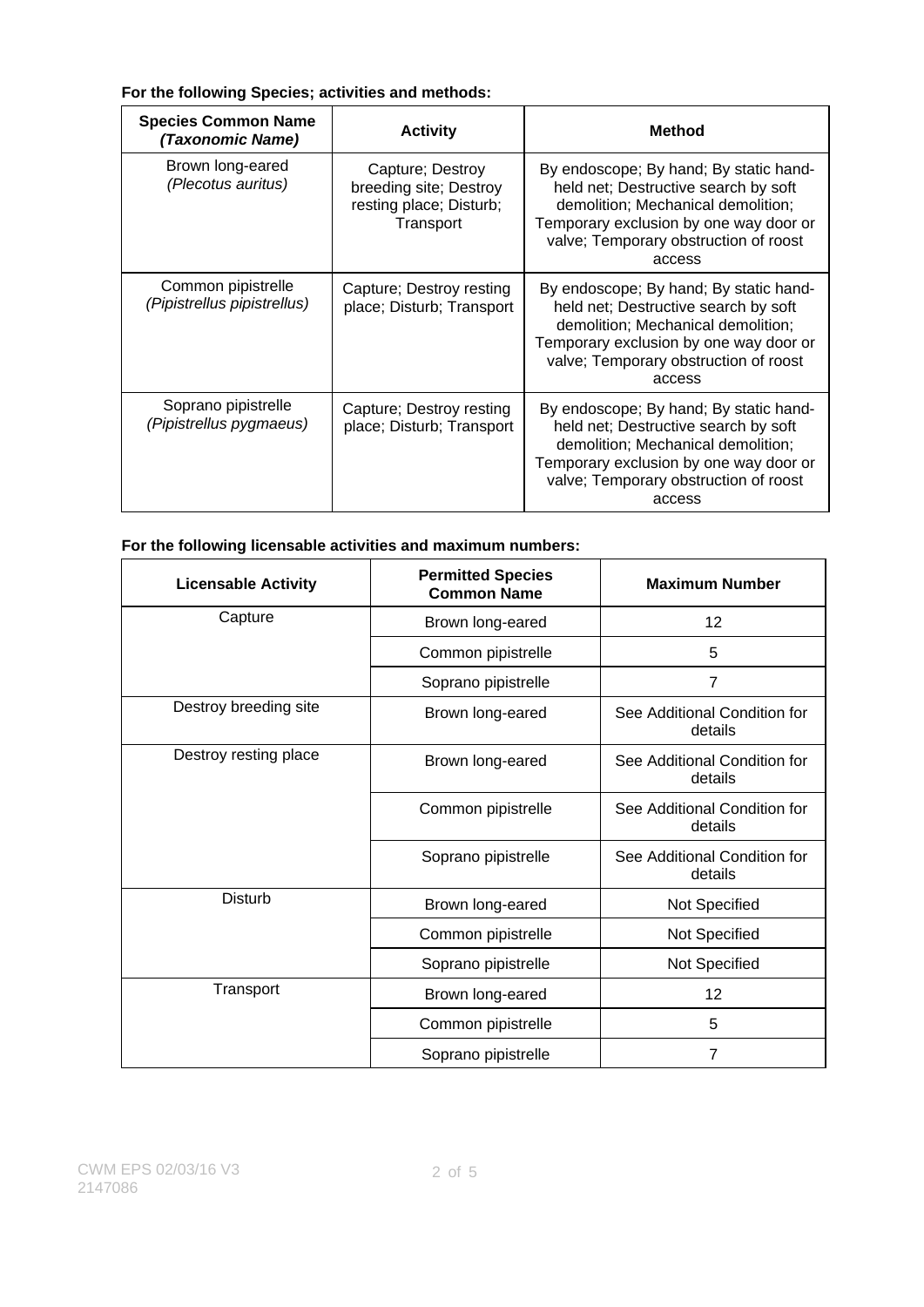# **PLEASE NOTE**

The maximum number(s) stated in the above table refers to the maximum number of individuals of the stated species that can be captured or transported under the terms of this licence and the maximum number/s of resting places or breeding sites that can be damaged or destroyed under this licence (if applicable). Maximum numbers cannot be specified and do not apply to disturbance activities. Where applicable, please also refer to the special conditions outlined in your licence Annex for further details on how this/these maximum number(s) applies/apply to the activities permitted under your licence.

**This licence is granted subject to the licensee, including servants and named agents, adhering to the conditions and notes specified below and to the activities agreed in the Method Statement, or Annex and Work Schedule, between the licensee and Natural England. The Method Statement, or Annex, for the mitigation scheme is appended to this licence. The following person is authorised to act on behalf of the licensee:**

| <b>Consultant Name:</b>                                                                                                                                                                                                                                          |                                                                                                |       |                 |  |
|------------------------------------------------------------------------------------------------------------------------------------------------------------------------------------------------------------------------------------------------------------------|------------------------------------------------------------------------------------------------|-------|-----------------|--|
|                                                                                                                                                                                                                                                                  | Jacobs UK Ltd<br>2 Glentworth Court, Lime Kiln Close<br><b>Stoke Gifford</b><br><b>Bristol</b> |       |                 |  |
| County:                                                                                                                                                                                                                                                          | City of Bristol                                                                                |       |                 |  |
| Postcode:                                                                                                                                                                                                                                                        | <b>BS34 8SR</b>                                                                                |       |                 |  |
| Signature:                                                                                                                                                                                                                                                       | (for and on behalf of Natural England)                                                         | Date: | 28 October 2021 |  |
|                                                                                                                                                                                                                                                                  | <b>WARNING</b>                                                                                 |       |                 |  |
| This licence authorises acts that would otherwise be offences under the<br><b>Conservation of Habitats and Species Regulations 2017 (as amended). Any</b><br>departure from the conditions relating to this licence may be an offence under that<br>legislation; |                                                                                                |       |                 |  |

- **This licence conveys no authority for actions prohibited by any other legislation;**
- **This licence can be modified or revoked at any time by Natural England, but this will not be done unless there are good reasons for doing so. The licence is likely to be revoked immediately if it is discovered that false information had been provided which resulted in the issue of the licence.**
- **Bodies corporate and their directors/secretaries are liable for offences under the Conservation of Habitats and Species Regulations 2017 (as amended).**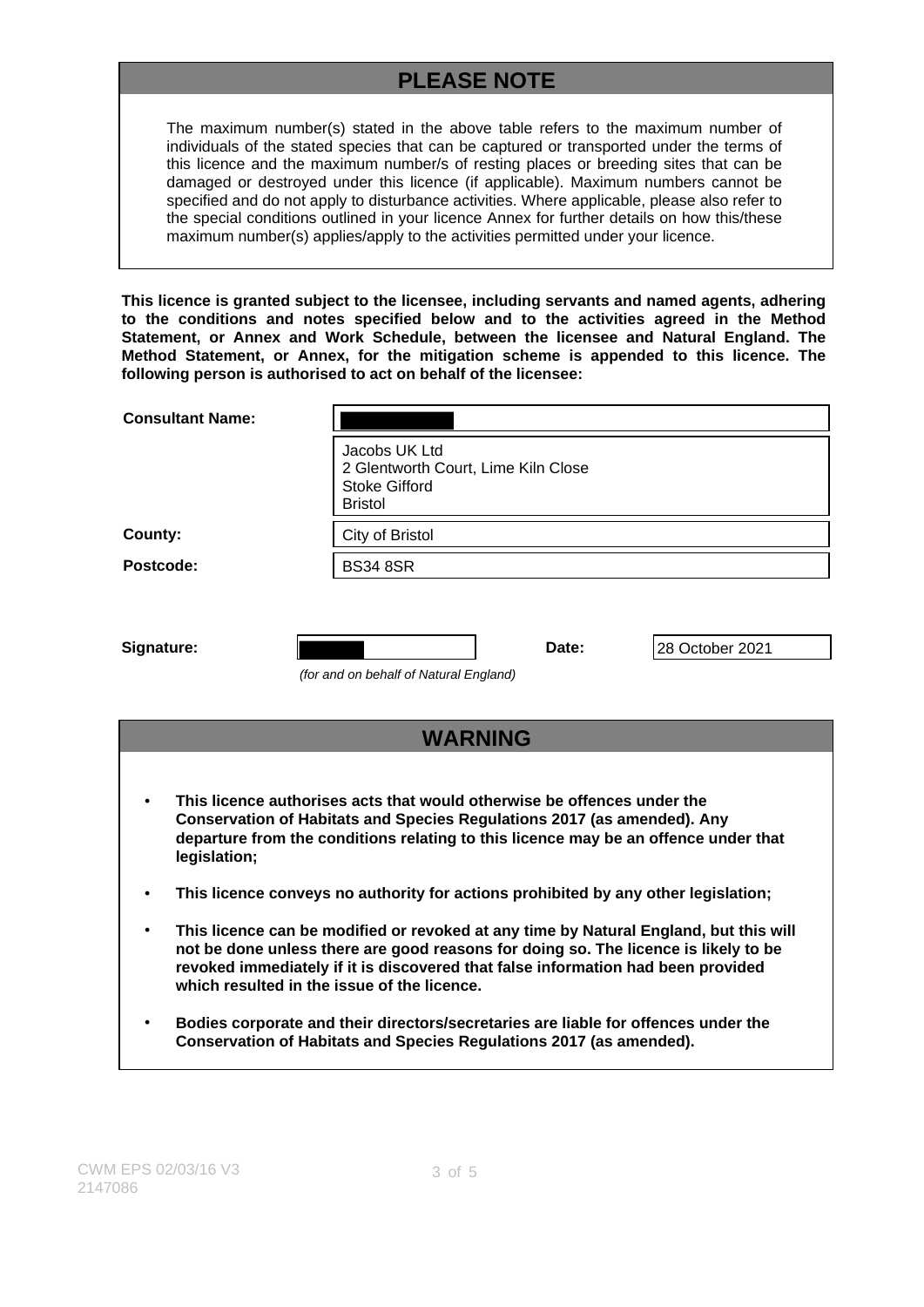## **LICENCE CONDITIONS**

- 1. The licensee is responsible for ensuring that operations comply with all terms and conditions of the licence.
- 2. While engaged in the activities to which this licence applies the licensee shall make a copy of the licence (including any Annex and Work Schedule if applicable) available for inspection on each site where the activities are taking place and shall produce it on demand to any constable or an officer of Natural England.
- 3. No agent of the licensee shall carry out any of the activities to which this licence (including any Annex and Work Schedule if applicable) applies unless authorised in writing by the licensee, appointing them the licensee's agent. The agent shall make a copy of the authorisation available for and shall produce it on demand to any constable or officer of Natural England.
- 4. The licensee must submit a written report of actions taken under the licence (including any Annex and Work Schedule if applicable), even if no action is taken, and send it to the Natural England officer at the address shown at the top of the report form, to arrive not later than 14 days (two weeks) after the expiry of the licence. Failure to make reports may result in the licence being revoked and/or the refusal to grant subsequent licences. Please note some licences may have additional reporting requirements specified in an attached Annex.
- 5. It is a condition of the licence (including any Annex and Work Schedule if applicable) that any post development monitoring data (e.g. survey data and habitat assessment) including nil returns are submitted to Natural England to arrive no later than 14 days (two weeks) after the expiry of the licence or as specified in any Annex. Post development survey data (except nil returns) must also be sent to the relevant Local Biological Records centre within this time period.
- 6. A person authorised by the licensee shall provide him/her with such information as is within his/ her knowledge and is necessary for the report, which the licensee is required to make to Natural England.
- 7. The licensee shall permit an officer of Natural England, accompanied by such persons as he/ she considers necessary for the purpose, on production of his/her identification on demand, reasonable access to the site for monitoring purposes and to be present during any operations carried out under the authority of this licence for the purpose of ascertaining whether the conditions of this licence are being, or have been, complied with. The licensee shall give all reasonable assistance to an officer of Natural England and any persons accompanying him/her.
- 8. The licensee, including servants and named agents, must adhere to the activities; the licensable methods; the numbers per species (if relevant) and the timescales agreed between the Licensee and Natural England in the Method Statement or, if applicable, in the Annex and Work Schedule attached to the licence.
- 9. All activities authorised by this licence, and all equipment used in connection herewith shall be carried out, constructed and maintained (as the case may be) so as to avoid cruelty, unnecessary injury or distress to any species covered by this licence.
- 10. Methods used in connection with the execution of this licence must comply with the relevant published mitigation guidelines, unless otherwise agreed with Natural England.
- 11. Good practice and reasonable avoidance measures must be followed at all times.